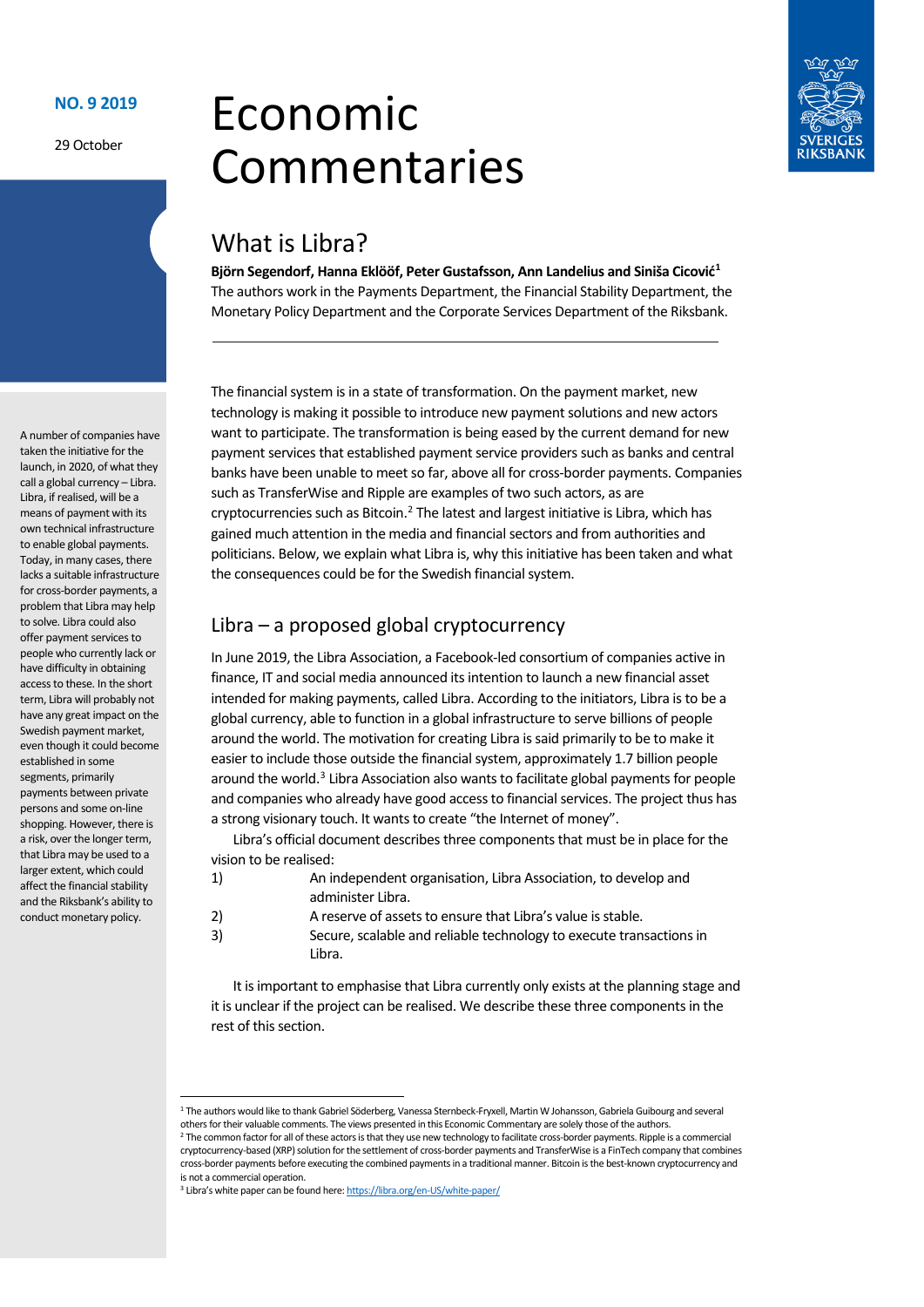#### **The Libra Association develops and administers Libra**

The Libra Association is a non-profit organisation with its registered seat in Geneva, Switzerland, and offices in California. Switzerland was chosen as it is one of the few countries with legislation covering cryptocurrencies/assets. The founders of the association (founding members) are included as members. A founding member must invest at least USD 10 million. Earlier this year, companies interested in becoming founding members signed a non-binding declaration of intent to become founding members and negotiations are now under way over the shape of the association's statutes. The potential founding members come from the payment market, the FinTech sector, digital marketplaces, the telecommunications sector and elsewhere. Examples of specific companies that initially expressed interest in participating in Libra include Visa, Mastercard, PayPal, Facebook, eBay, Booking Holdings, Spotify, Uber Technologies, Vodafone Group and Coinbase. However, a number of these have chosen to leave the project at a later point.<sup>4</sup> The Libra Association's first official meeting was held on October 15<sup>th</sup> in Switzerland. At this meeting, 21 companies signed the Libra Association's statutes.[5](#page-1-1)

A council in which each founding member will have one representative will govern the association. Libra's council will select a board and a CEO, grant permission for the issue of Libra, approve the association's budget and so on. The board will monitor the association's operations and provide the association with operational advice. The association's council determines the responsibilities of the board. Facebook will continue to play a leading role in Libra over the rest of 2019. After this, the plan is for each founding member to have one vote and for Facebook to be one member among others.

The association's founding members have two important tasks apart from those described above: they issue Libra and administer the reserve collectively, and they operate and take responsibility individually for the nodes in the network that validate the transactions.

#### *Libra is to have a network of resellers*

It will not be possible to purchase Libra currency units directly from the Libra Association. Instead, there will be licensed resellers to act as intermediary between the association and users. The necessary requirements to become a reseller and the manner in which these shall be organised are not specified. Information received suggests that discussions are in progress with larger banks and companies currently trading in crypto-assets over the possibility of making them resellers. There are also hopes that it will be possible to trade in Libra on exchanges around the world.

Facebook has also created a subsidiary, Calibra, to guarantee that all financial data is separated from other user data on the social platform. Calibra will develop a digital wallet for WhatsApp and Messenger, as well as a freestanding solution for iOS and Android.<sup>[6](#page-1-2)</sup>

#### **Libra is a crypto-asset with stable value**

Libra is explicitly described as a crypto-asset, or a cryptocurrency to use the document's wording.<sup>[7](#page-1-3)</sup> The best-known crypto-asset is Bitcoin, the value of which has fluctuated heavily in a manner that will not be permitted for the value of Libra. To ensure that the value remains

<span id="page-1-0"></span> <sup>4</sup> At the time of writing, Visa, Mastercard, PayPal, Booking Holdings and eBay have withdrawn from the cooperation but are open to the possibility of returning at a later point; see Financial Times (2019a, 2019b). The main reason is likely to be the tough regulatory scrutiny by authorities all over the world. Facebook has said that the realization of the project is subject to the approval of the relevant regulatory authorities, see Zuckerberg (2019).

<sup>&</sup>lt;sup>5</sup> See Libra Association (2019).

<span id="page-1-3"></span><span id="page-1-2"></span><span id="page-1-1"></span><sup>&</sup>lt;sup>6</sup> There is no clear definition of a digital wallet. This usually refers to an application for smart telephones that allows the user to initiate payments from prepaid accounts or by using stored card details. Masterpass, Apple Pay and Samsung Pay are examples of digital wallets.  $<sup>7</sup>$  The terms cryptocurrency and crypto-asset will not be explained in any more detail here. For more on cryptocurrencies and their use,</sup> see Söderberg (2018) and Segendorf (2014).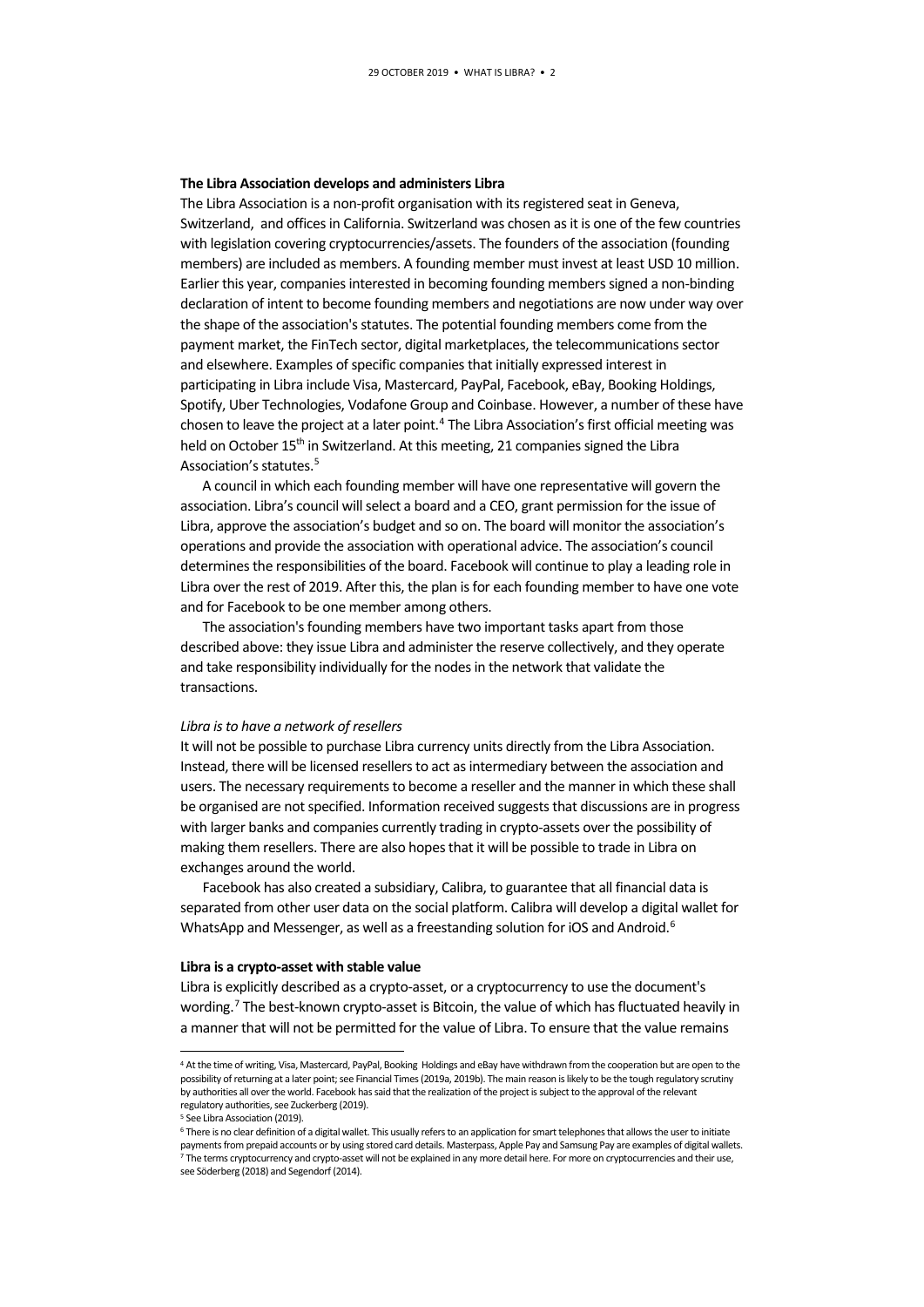stable, a reserve will be created consisting of safe and liquid assets, mainly government securities with short maturities issued by various countries and bank deposits in various currencies. Libra's value is then a weighted average of the currencies in the reserve.<sup>[8](#page-2-0)</sup> Such a backed crypto-asset is usually called a *stablecoin*. The concept is the same as the gold standard of days passed, when the possibility of exchanging money for gold provided a stable value and inspired confidence. Even if a holder of Libra currency units does not have a direct claim on the reserve, unlike in the case of the gold standard, the hope is that Libra's value will only vary through fluctuations in the value of the underlying reserve. In the case of a gold standard, variation depends on fluctuations in the price of gold and, in Libra's case, it is due to fluctuations in the exchange rate for the underlying currencies and in the market value of the assets in the reserve. Ultimately, therefore, Libra's value is based on states' monetary policies and economic outlooks, which affect the value of exchange rates and government securities. This means that Libra differs from a traditional crypto-asset, which is explicitly free from government intervention. The way that the reserve is built up and administered will be decisive for confidence in Libra and the general public's willingness to use it.

#### *The Libra reserve will be built up in two stages*

As Libra's value is to be stable and equal to a basket of assets, the basket must be constructed so that volatility is as low as possible. The assets must therefore be geographically widespread and, above all, be issued by credit worthy states and central banks. Returns from the reserve will primarily be used to fund Libra's organisation and technical infrastructure.

The reserve will be built up in two stages. The first stage is formed of the money invested by the founding members. The founding members receive what are known as Investment Tokens in return for their investment. Simplified slightly, Investment Tokens can be considered to act as equities in Libra Association. The investment capital will be used both to construct the technical system and to form the initial contribution to the Libra reserve. Investment Tokens also grant the right to part of the future return on the Libra reserve, which is to say any surplus that may remain after the necessary costs for maintaining the Libra system have been covered.

In the next stage, once Libra has gotten started, the reserve is built up further as users purchase Libra for their national currencies via licensed resellers. Consequently, new Libra currency units can only be created through a corresponding payment in a national currency, which is then invested in the reserve. This means that it is the amount of Libra currency units demanded by users that determines how many of these will exist. Each Libra currency unit thus always corresponds to a part of the reserve and it must always be possible to redeem it for the corresponding value in a national currency. The value of the Libra reserve will fluctuate at the same rate as the value of the treasury securities and foreign exchange present in the reserve. Libra will thereby 'inherit' national central banks' monetary policies.<sup>[9](#page-2-1)</sup>

Those holding Libra currency units will not receive any interest. However, the Libra reserve will generate a return, which we here call the net interest income, corresponding to the return on the assets existing in the reserve.<sup>10</sup> As the reserve has been constructed to have a low risk (volatility), the return will also be low. This, in turn, means that use of Libra must be comprehensive so that the reserve can be large enough for the net interest income to cover the costs and give the investors a profit.<sup>[11](#page-2-3)</sup>

<span id="page-2-0"></span><sup>8</sup> Facebook has also floated the idea of creating a series of stablecoins, each pegged to a fiat currency, see Reuters (2019), in which case there would be a Dollar-Libra, a Euro-Libra, a Yen-Libra and so on. No decisions have been taken and we will not discuss this eventuality in this Economic Commentary.

<span id="page-2-2"></span><span id="page-2-1"></span><sup>9</sup> Catalini et al. (2019), p. 3.

<sup>&</sup>lt;sup>10</sup> Central banks receive a corresponding return on the issue of cash, known as seigniorage.

<span id="page-2-3"></span><sup>11</sup> Catalini et al. (2019), p. 2.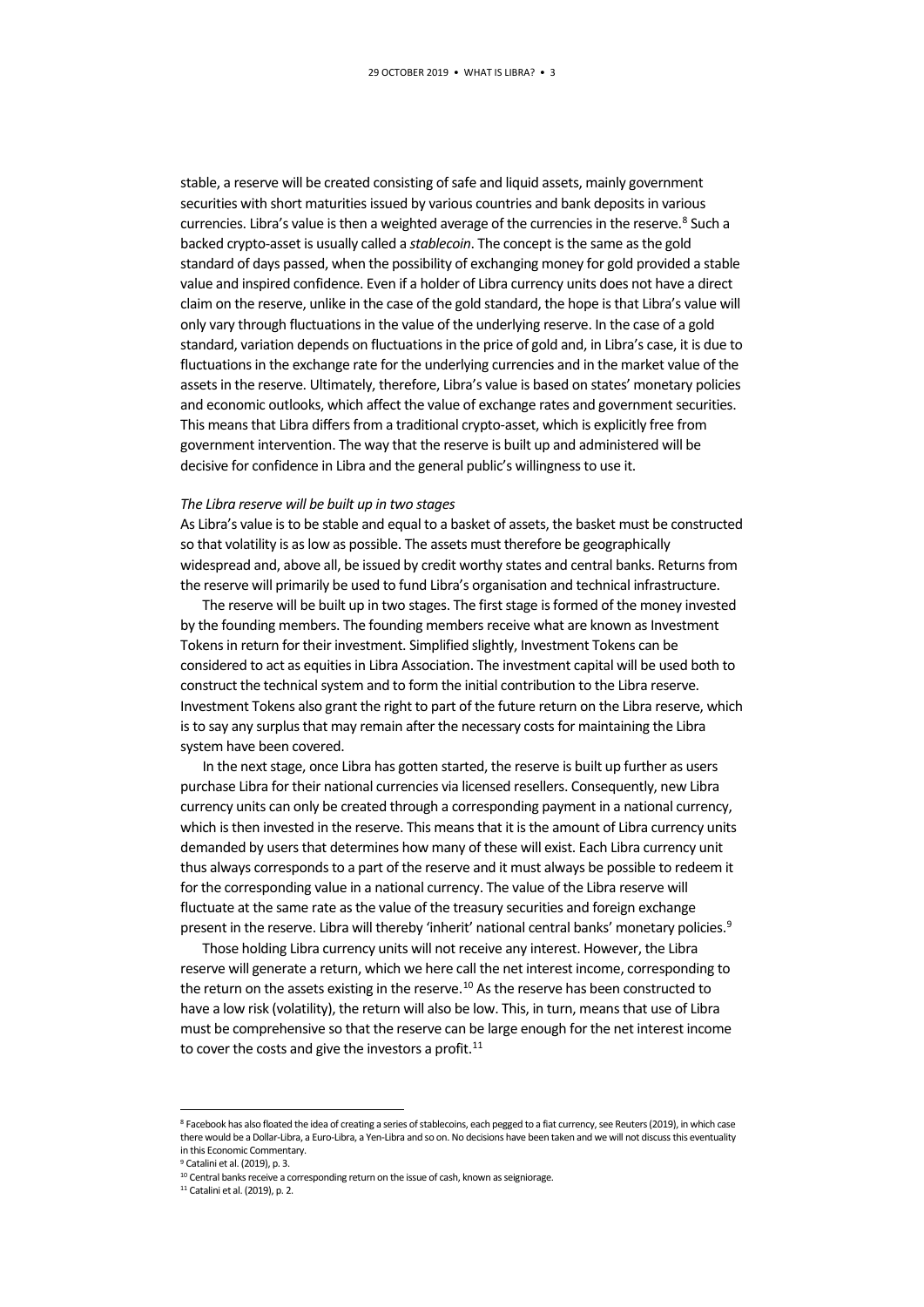#### **Libra will be built using new technology**

So far, we have discussed Libra as a crypto-asset that can be transferred and thereby used as a means of payment. However, for it to be possible to pay with Libra, there must be an associated payment system in the form of an IT platform in which transactions can be registered and payment information mediated between the participants involved. Libra's payment system is based, to a certain extent, on existing and known technology but much is new and untested. The Libra Association says itself that further development work is necessary.

The payment information in Libra will be stored in what is known as a distributed database, on which Distributed Ledger Technology (DLT) is based. A distributed database exists in several places simultaneously in a network of computers (nodes) and the different nodes in the network have copies of the database, unlike centralised databases, where the information is stored centrally, in one place. Traditional payment systems like Bankgirot or card networks are centralised. In Libra's case, the nodes in the network are formed of the members of the Libra Association.

The two best-known applications of Distributed Ledger Technology are the blockchains Bitcoin and Ethereum.<sup>[12](#page-3-0)</sup> Bitcoin's blockchain is completely open in the sense that anybody who wants to can participate in the registration of Bitcoin payments (known as mining). Libra calls its solution a blockchain but this has been widely questioned. The transaction history in Libra is not stored in a linked chain of transaction blocks (hence the name blockchain) but in a structured database. Unlike Bitcoin's blockchain, Libra's 'blockchain' is permissioned, which means that only members of the Libra Association can register transactions. However, the Libra Association has expressed plans to transition to a permissionless blockchain within a period of five years, although this may prove to be more easily said than done.<sup>[13](#page-3-1)</sup>

Libra has also developed a new programming language called Move to handle smart contracts among the other things. A smart contract is a small programme able, for example, to execute a payment when an event, specified in advance, occurs. For example, a customer and an online trader could sign a smart contract to implement payment once the goods sold have arrived at a specific address. The customer would thus not pay until the goods had been delivered, while the retailer knows that payment will be made. It is difficult and still premature to comment on the strength of the Move programming language at this time.

#### *Libra must be able to manage large numbers of payments*

A major challenge for the payment system Libra is the potentially very large number of payments. Each payment creates a change in the information stored in the database, which, with distributed databases, requires the changes to be implemented in several places simultaneously. As there is no central administration, this requires the nodes to somehow agree that a new payment is to be approved and registered. Consequently, what is needed is a rule to steer this process that can be applied by all users – which is known as a consensus algorithm. The consensus algorithm needs a certain amount of time and computing power to execute, which means that it often forms a bottleneck. For example, Bitcoin's blockchain can at present only manage about 400,000 transactions a day, which is very little for a global payment system.<sup>14</sup> As a comparison, it can be pointed out that an average of about 10,000,000 card payments are made every day in Sweden alone. Libra is to have its own

<span id="page-3-1"></span><span id="page-3-0"></span> $^{12}$  Ethereum is an open blockchain developed to manage crypto-assets and so-called smart contracts, among other things.<br><sup>13</sup> During such a transition, Libra would have to change its consensus algorithm, which is compli consensus algorithm has been in progress for a long time and is curently far behind schedule.

<span id="page-3-2"></span><sup>14</sup> In a publicly distributed database, the consensus algorithm is crucial to validate transactions and create trust in the system as a whole. Consequently, complex consensus algorithms are used, so-called *'Proof-of'* algorithms. Bitcoin blockchain uses Proof-of-Work consensus algorithm, which requires much time and energy. The high energy consumption and limited number of transactions that can be managed per unit of time are disadvantages of this kind of algorithm.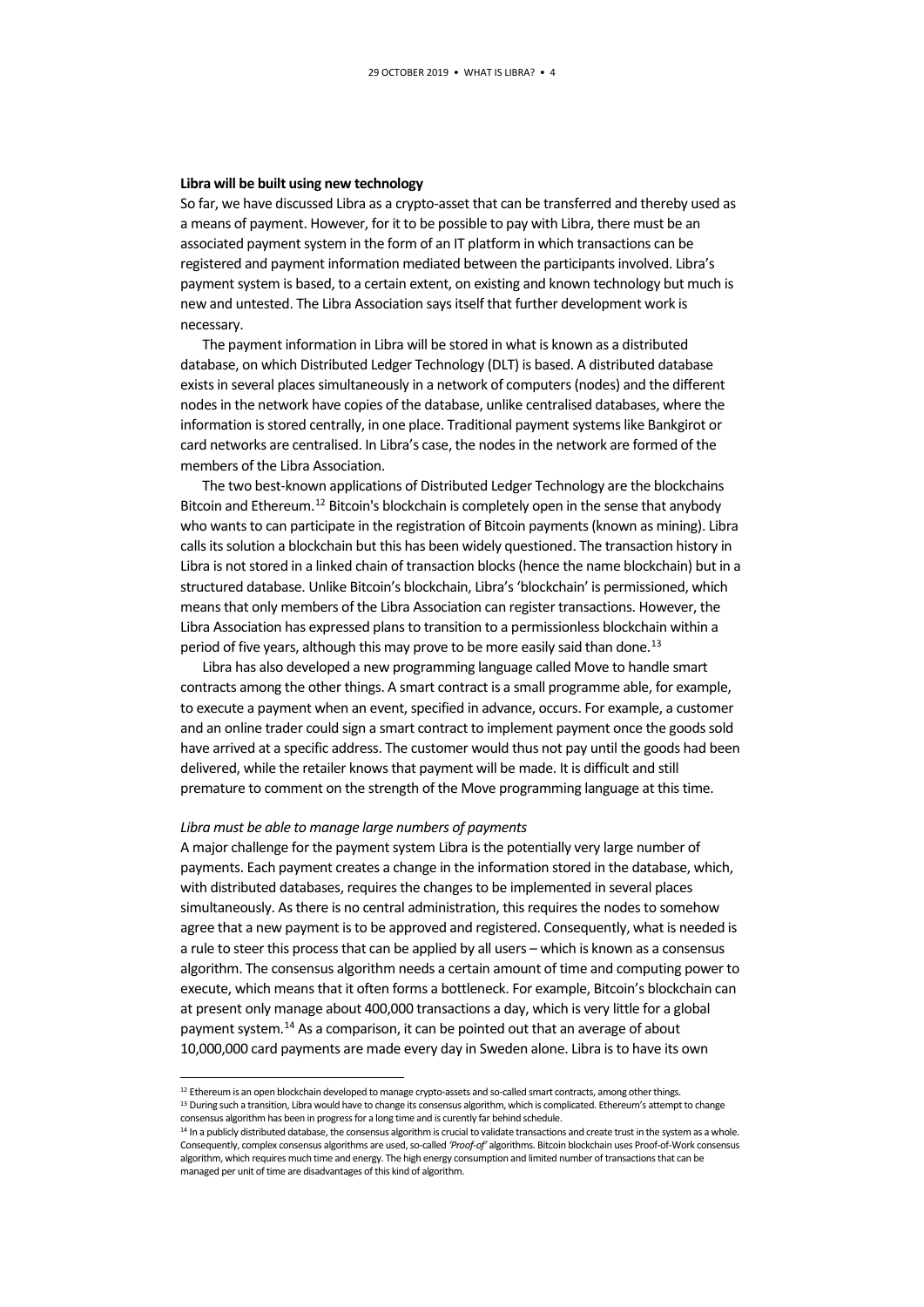consensus algorithm, LibraBFT, which is said to be able to approve transactions relatively quickly and efficiently, but this needs to be verified.<sup>[15](#page-4-0)</sup> For example, it would require a very high capacity for Facebook's approximately 2.4 billion users to be able to use Libra efficiently. A number of questions regarding IT-architecture and technology will also have to be resolved before Libra can be launched, as the Libra Association itself writes in its declaration of intent[.16](#page-4-1)

Given the technological challenges in distributed databases, why does the Libra Association want to use one instead of a centralised one? The reason is that it offers a number of possible advantages. A distributed database can have higher reliability, availability and security. If a node is unavailable, the system can still function fully as data can be collected from another, available node. The database can also have better performance in terms of rapid access to data given that the code can be split and executed in parallel in several nodes. It can also be cheaper to increase the capacity of a distributed database than a centralised one. In the former case, a new, relatively cheap computer can be added. The latter case requires changing to a new, larger and more powerful computer. This modular growth makes the system easy to extend without business disruptions.

## Libra and the Swedish market

We have reviewed how Libra is intended to be constructed and, in this section, we will examine a couple of overarching questions concerning how Libra could affect the Swedish market.

#### **Is Libra money?**

First, we need to answer the question of whether Libra will be money or act as money. Money is usually said to have three functions. [17](#page-4-2) It must function as a *means of payment*, which means that it must represent a value that can be given or transferred from buyer to seller. Furthermore, money must act as a *unit of account* that can be used to set prices and measure economic results. Finally, money must act as a *store of value*, meaning that it must be possible to save money for later consumption without the value of the money appreciably deteriorating.

The aim of Libra is to enable payments and Libra is thereby intended to be a means of payment. By guaranteeing its value with a reserve of stable collateral, the hope is that its value will be stable. In practice, it is thus probable that Libra will act as a store of value. The extent to which Libra will act as a unit of account, with companies and private persons setting prices in Libra, remains uncertain, however. Initially, it is not likely that Libra will be able to function in all three roles, but it is possible that some prices, perhaps primarily in cross-border eCommerce, will eventually be expressed in Libra. In the longer term, it is thus likely that Libra will function as money in certain parts of the economy.

If Libra will act as money, in purely practical terms, does this make it money from a legal perspective? Swedish banknotes and coins have a legal status as means of payment in Sweden, which Libra will not.<sup>18</sup> There is also the Electronic Money Act, which says that electronic money is an electronically stored monetary value that represents a claim on the issuer, is issued for the purpose of payment in exchange for money, and is accepted as means

<span id="page-4-0"></span> <sup>15</sup> Libra's consensus algorithm, LibraBFT, is a variant of Byzantine Fault Tolerance (BFT), known as HotStuff, which is well known for its good performance and high security. BFT is a common consensus algorithm in private distributed databases and provides a method of reaching agreement even if up to one-third of nodes are unavailable or even dishonest. One disadvantage of this kind of algorithm is its current limitation to the number of nodes.

<span id="page-4-2"></span><span id="page-4-1"></span><sup>&</sup>lt;sup>16</sup> <https://libra.org/en-US/white-paper/><br><sup>17</sup> A good overview of money and its role in the economy can be found in Camera (2017) or Söderberg (2018).

<span id="page-4-3"></span><sup>&</sup>lt;sup>18</sup> The Sveriges Riksbank Act (1988:1385), Chapter 5, Section 1, stipulates the status of Swedish banknotes and coins as legal tender.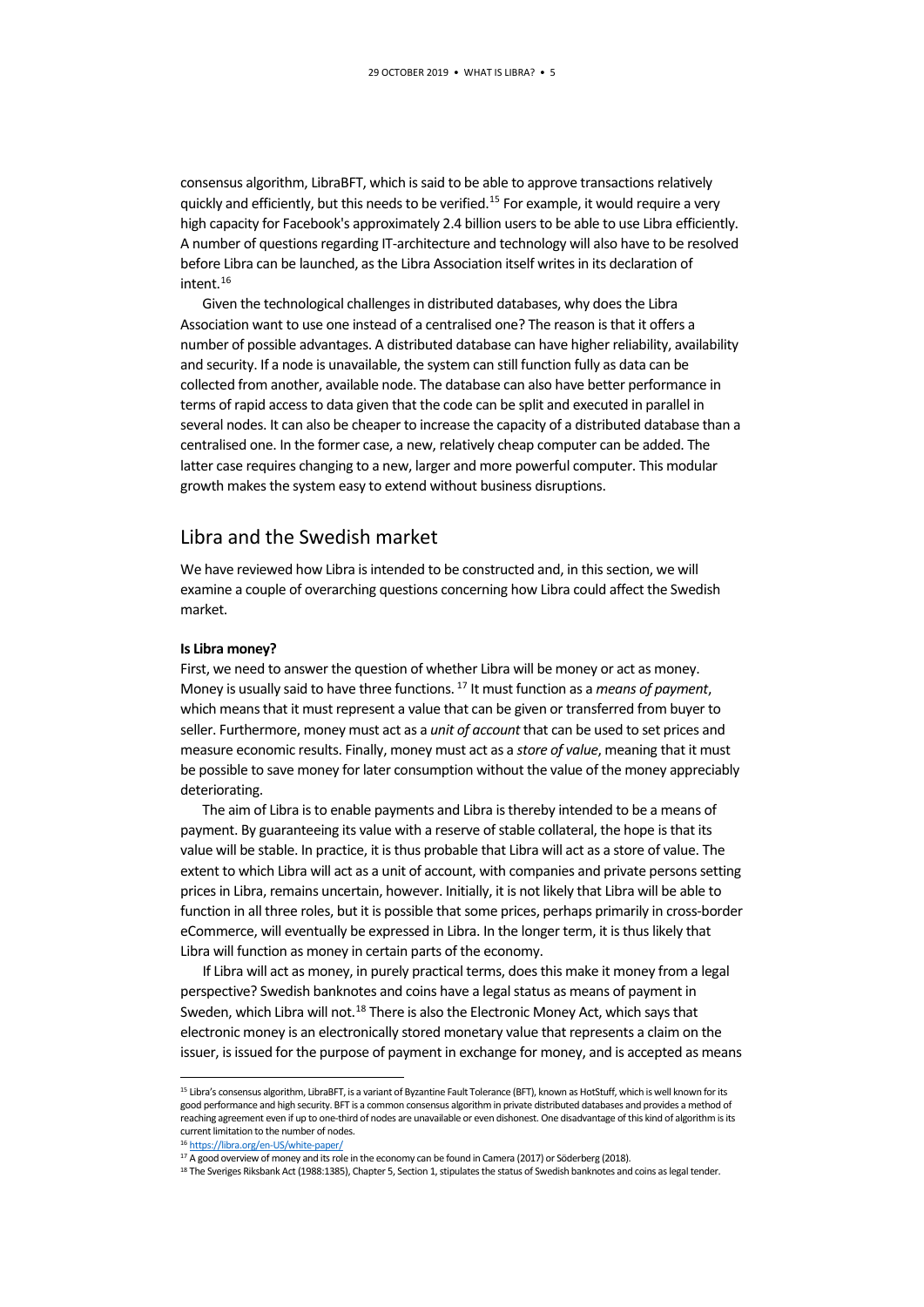of payment by parties other than the issuer. <sup>[19](#page-5-0)</sup> It is unclear whether Libra meets these criteria. According to the Act, it must be possible to redeem electronic money immediately to the same value for which it was purchased. As Libra's value will be determined as a weighted average of the exchange rates of a couple of larger currencies, it is not certain that a party exchanging Libra back will get the same exchange rate they did when they purchased it. Neither is it clear, at present, whether such an instant redemption will be possible.

Furthermore, it has been argued that Libra is not money but should instead be regarded as a money market fund, as Libra, it is argued, will form a claim on a portfolio of interest-bearing securities and bank deposits.<sup>[20](#page-5-1) [21](#page-5-2)</sup> However, shares in money market funds are not used as a means of payment. Another difference is that it is possible, as a private person, to interact directly with the fund and own shares, which is not possible in Libra, as purchases and sales of Libra take place through agents. It is also unclear whether Libra forms a direct claim on the reserve.

The uncertainty surrounding the details of Libra's design make it difficult to classify Libra from a legal perspective. Whether Libra, from a purely legal perspective, will be considered money or something else is thus a question that will have to be answered in the ongoing regulatory work.

#### **Will Libra be used for payments in Sweden?**

Overall, the Swedish payment market is efficient, with functional, secure and accessible payment services. The most common payment services, such as cards and Swish, as well as online and mobile banking, can literally be found in every person's hand. These services are highly integrated into companies' cash systems and administrative systems. Initially, Libra will not have the same established network of users and the same technical integration. It is not obvious how Libra will overcome this competitive disadvantage. Furthermore, payers and payees in general have their own incomes and expenses in Swedish kronor, meaning that going through Libra would give rise to an exchange rate risk and possibly a cost for the exchange. It is therefore unlikely that Libra will be used for payments within Sweden to any greater extent, at least not in the medium term.

#### **Libra could have an advantage for some payments to and from the rest of the world**

Payments to neighbouring countries, the euro area and important trading partners work well but are slightly more difficult than domestic payments as, most of the time, they have to be initiated in another country's infrastructure for payments. However, the Swedish banks are often present in these countries.

Payments to countries other than those mentioned above are more complicated, as the Swedish banks do not have direct access to those countries' infrastructures for payment. The Swedish bank must then rely upon a network of bilateral agreements between banks in different countries, known as correspondent banks. These agreements are based on one bank (the correspondent) holding deposits owned by another bank (the respondent) and performing payments and other services on behalf of the respondent bank.

Slightly simplified, it could be said that there often lacks an effective infrastructure for cross-border or cross-currency payments. By acting as a global payment system, Libra could bridge over some of the existing shortcomings. This would primarily concern cross-border payments between individuals and in eCommerce, not least considering that some of the

<span id="page-5-0"></span> <sup>19</sup> Electronic Money Act (2011:755). E-money is not common in Sweden. The best-known Swedish example is the Cash Card, which was issued between the end of the 1990s and the early 2000s.

<span id="page-5-1"></span><sup>&</sup>lt;sup>20</sup> A money market fund is a special form of short fixed-income fund that invests in securities with short maturities (shorter than six months for a money market fund and one year for a short fixed-income fund). As risk increases in step with the maturity of the security, money market funds have relatively low risk. They are expected to give an even (but relatively low) return and are a suitable means of saving for those with short investment horizons.

<span id="page-5-2"></span><sup>21</sup> See Deutsche Bank (2019)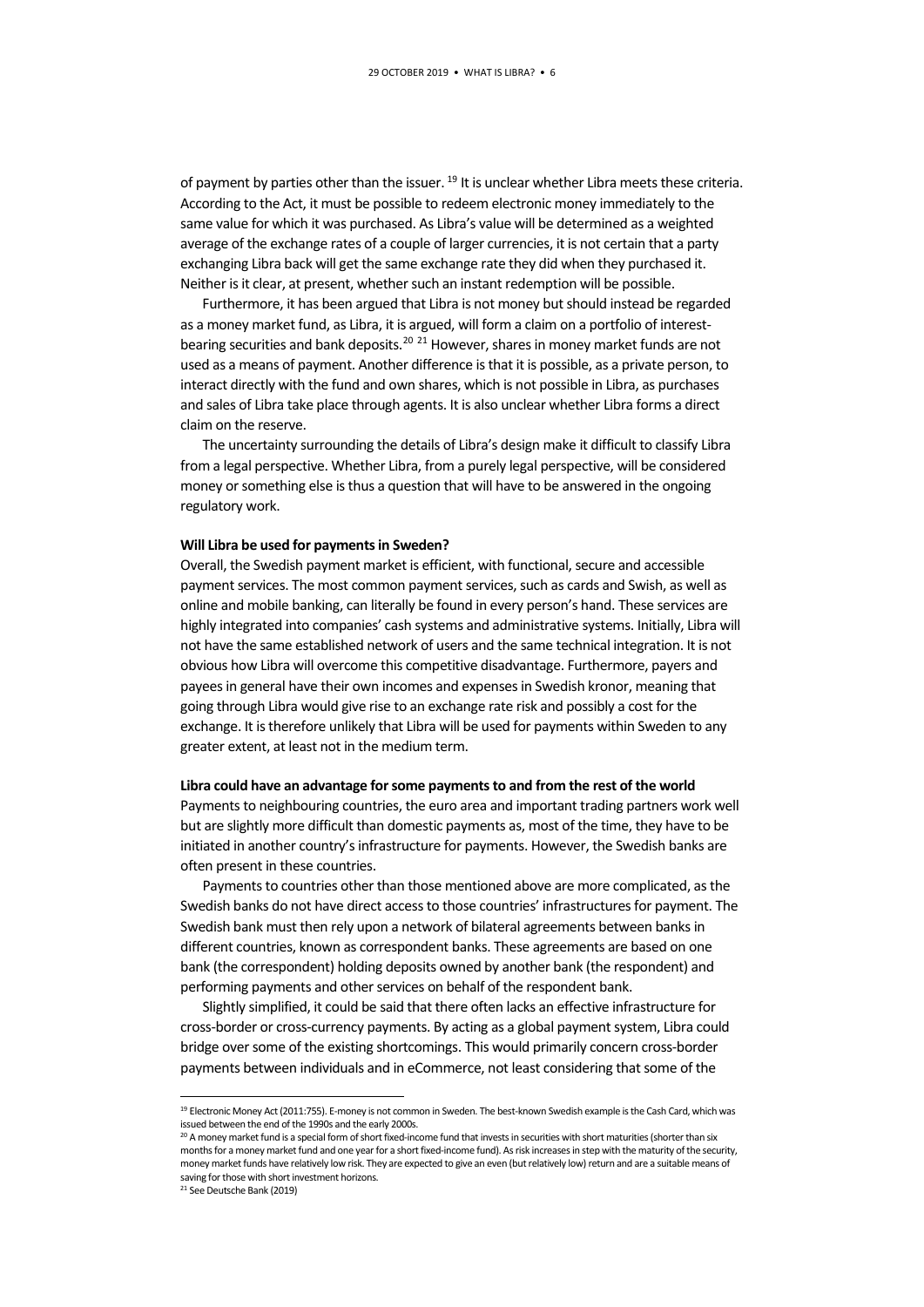founding members of the Libra Association will probably let users make payments in Libra through their social media platforms.

#### **It is possible that Libra could be large over the long term**

We have explained above why the use of an eventual Libra for domestic payments in Sweden will probably be limited in the medium term, but, on the other hand, will probably become established and commonly used in various segments of the cross-border flow of payments.

This analysis, although reasonable from a Swedish perspective, does not take account of the extent that Libra may be used abroad or of what may happen in the long term. How common Libra becomes will be depend on how Libra is used on social media platforms and in the services provided by the major technology companies. The stance taken on Libra by public authorities in other countries will also be significant.

Among the companies that have signed a declaration of intent in their involvement in the founding of Libra are Facebook, Visa and Mastercard. However, the last two have withdrawn but are following the work on Libra and are keeping their options open for re-joining.<sup>[22](#page-6-0)</sup> Facebook has a little over 2.4 billion users and also owns the messaging services WhatsApp and Messenger. Visa and Mastercard are globally active card networks with great knowledge of payment mediation and regulation. Together, they have a very broad customer base. If this could be combined with accessible, convenient and cheap payment services, Libra could become big. In this case, it would probably be a gradual expansion from payments between consumers and eCommerce to general payments from consumers to companies and, finally, between companies. If consumers and companies in other countries start to use Libra, willingness to use Libra among Swedish consumers and companies will also increase. This will give us a situation in which Libra is competing with national currencies and will perhaps push these out from parts of the payment market and possibly also from the financial markets.<sup>23</sup>

If the use of Libra becomes extensive, it is also possible that financial actors will start to offer loans in Libra. However, this is not part of the Libra Association's plans. Independent actors would offer such loans in that case. Experience has shown that it is risky for a borrower with their revenue and expenditure in one national currency to take loans in another currency, as the exchange rate risk can be significant. However, in a case in which Libra is used to a great extent, it may be reasonable for actors with revenue and expenditure in Libra to also borrow or save in Libra or Libra-based products. In this case, there would also be consequences for both monetary policy and financial stability.

However, it would probably be a long time before we had a scenario with a truly comprehensive use of Libra. It is also likely that politicians and authorities in various countries would take countermeasures if they considered that national institutions like the central bank and the national currency were being challenged.<sup>[24](#page-6-2)</sup>

#### *Libra, in large amounts, could affect monetary policy*

The Riksbank has two main ways of conducting monetary policy.<sup>[25](#page-6-3)</sup> Firstly, we set the interest rate for deposits and lending in RIX, the Riksbank's system for large-value payments in Swedish kronor between the banks and clearing organisations, and loans to or from the banks via what are known as repos.<sup>26</sup> The interest terms in RIX are used to influence the

<span id="page-6-0"></span> <sup>22</sup> See, for example, Financial Times (2019a).

<span id="page-6-1"></span><sup>&</sup>lt;sup>23</sup> There is literature dealing with competition between currencies and with optimal currency areas. Newly published papers on how a global digital currency could conceivably compete with other currencies is, among others, Brunnenmeier, James and Landau (2019) and Benigno, Schilling and Uhlig (2019).

<span id="page-6-2"></span><sup>&</sup>lt;sup>24</sup> Analyses are under way in a number of international organisations and cooperation forums such as G7, a group consisting of the seven major economies.

<span id="page-6-4"></span><span id="page-6-3"></span><sup>&</sup>lt;sup>25</sup> A brief overview of monetary policy can be found here. https://www.riksbank.se/en-gb/monetary-policy/what-is-monetary-policy/ <sup>26</sup> Repo is derived from the term repurchase agreement. By entering such agreements, the Riksbank can lend money to the banks against securities that the banks buy back later on an agreed date. Interest is formed by the difference between the agreed price that the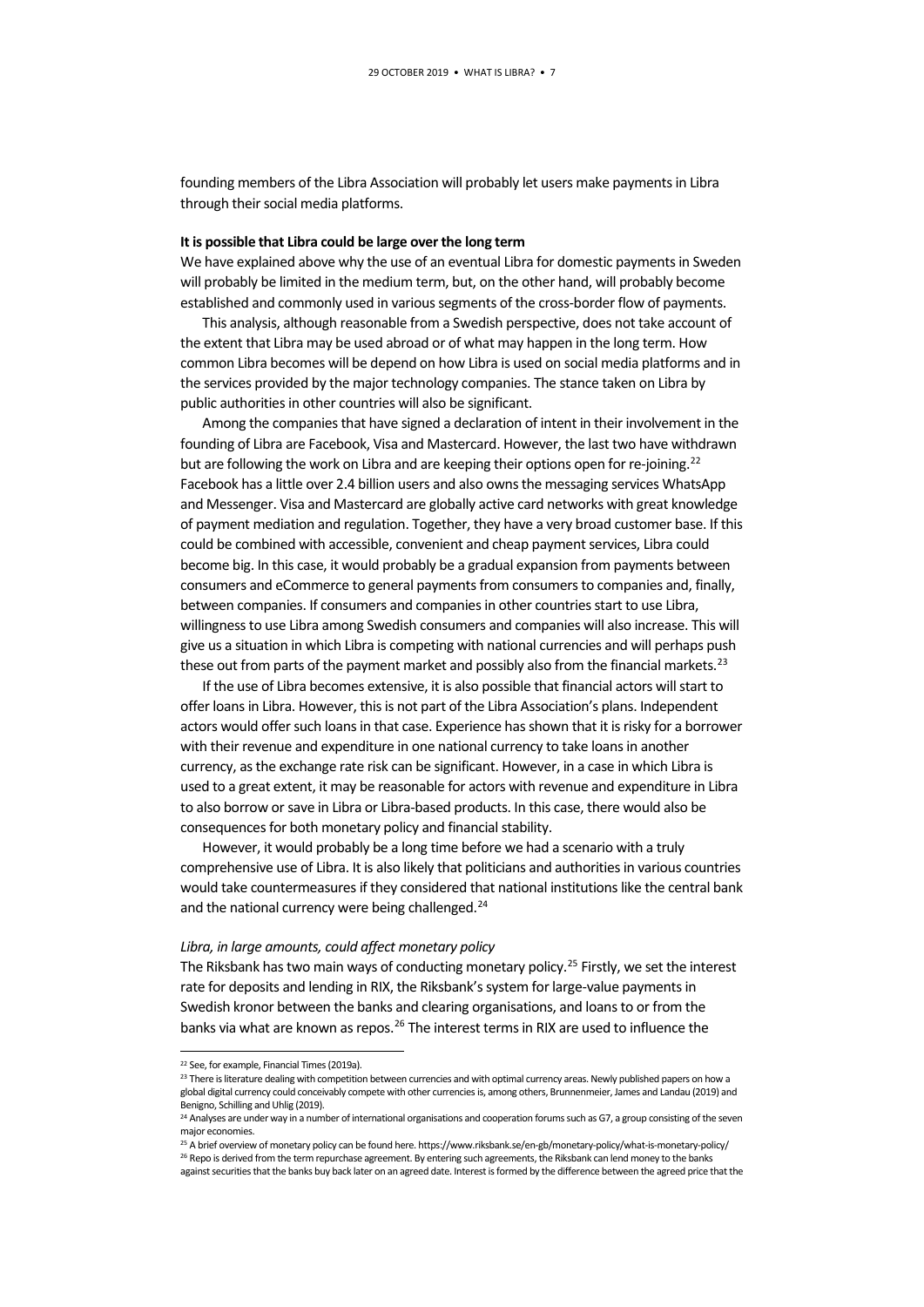shortest interest rate (overnight) and repos are used to influence the interest rate for investments of one or two weeks. Secondly, we influence interest rates with long maturities by purchasing and selling securities on the market and thereby influencing the price (and the yield) of five-year government securities, as an example.

One important reason for why the banks carry out their large-scale payments in RIX is that no counterparty risk arises, as the Riksbank can always fulfil its commitments in Swedish kronor. If Libra instead were to be used for this type of payment, there would arise both an exchange rate risk and a risk that the Libra Association would be unable to fulfil its obligations (credit risk).[27](#page-7-0) There is also a risk that it will be difficult to exchange Libra back to Swedish kronor (liquidity risk). It is to avoid such risks that banks around the world prefer to execute their payments through the central bank. Libra will not change this. For more or less the same reasons, those issuers who are active in Sweden and wish to issue securities in Sweden will primarily denominate them in Swedish kronor. This means that the Riksbank's tools for implementing monetary policy will not be affected. Even if the use of Libra were to become extensive, it is difficult to imagine a situation in which central parts of the financial system would go over to Libra.

At the same time, the efficiency of monetary policy is dependent on Swedish households and companies borrowing and saving in Swedish kronor. If they do this, interest rate adjustments will influence their decisions on consumption, saving and investment, which, in turn, will influence demand in the economy and thus inflation. This influence from interest rates to economic decisions is usually called the transmission mechanism. Libra, which will not pay interest, should normally not be an attractive form of saving in times of positive interest rates. As long as households and companies do not hold large amounts of Libra, the transmission mechanism will not be affected. If, on the other hand, households and companies were to elect to hold a large part of their financial assets and liabilities in Libra, the transmission mechanism would be weakened.

Another potential monetary policy problem with Libra is that the lower bound for the interest rate could be raised. The lower bound emerges when the central bank is unable to cut the interest rate as banks, companies and households would then purchase other assets. The lower bound has traditionally been considered to lie at zero per cent interest, as a lower rate would lead to a flight to cash, which does not bear or incur interest.<sup>[28](#page-7-1)</sup> Nevertheless, in Sweden, the Riksbank's interest rate has been negative since 2015. This has been possible because it is costly to store cash in a secure manner, in addition to which there is a risk of robbery. If Libra were considered to be a safe asset with zero interest, and it is easy to purchase Libra in large amounts, it is possible that the Riksbank's ability to set negative interest rates would be impaired.<sup>[29](#page-7-2)</sup>

#### *Libra, in large amounts, could affect financial stability*

The Riksbank's work of safeguarding financial stability partly focuses on preventing financial crises. The Riksbank does this by analysing the financial system and its participants, working

Riksbank pays and the amount the banks later pay upon repurchase. Repos can also be used if the banks wish to lend money to the Riksbank.

<span id="page-7-0"></span><sup>&</sup>lt;sup>27</sup> Libra's reserve is intended to protect its holders against what is known as a credit risk, which is to say the failure of Libra to fulfil its commitment to exchange Libra for national currency or only to be able to do this for a lower exchange rate than is specified by Libra's currency basket. However, Libra is a private organisation and part of the reserve will be held in private banks. Neither can the risk be entirely ruled out that Libra will incur a credit loss if a bank in which part of the reserve is held fails. The value of the reserve would then decrease, which could make it impossible for the Libra Association to redeem Libra at full value. The reserve could also be undermined by a longer period of losses, caused, for example, by very low returns on the reserve or fines if, for example, government agencies should consider that Libra is abusing a dominant market position or is failing to comply w

<span id="page-7-1"></span>This is normally called the Zero Lower Bound (ZLB) and has been the subject of discussion among economists for a long time. This subject has been topical in recent years as a number of countries, including Sweden, have negative interest rates, as well as in conjunction with work on the e-krona. Nessén, Sellin and Åsberg Sommar (2018) is recommended to any reader interested in examining the e-krona and its effects on monetary policy in more depth.

<span id="page-7-2"></span><sup>&</sup>lt;sup>29</sup> Benigno, Schilling and Uhlig (2019) argues that competition between national currencies and a global currency could severely restrict central banks' ability to conduct monetary policy.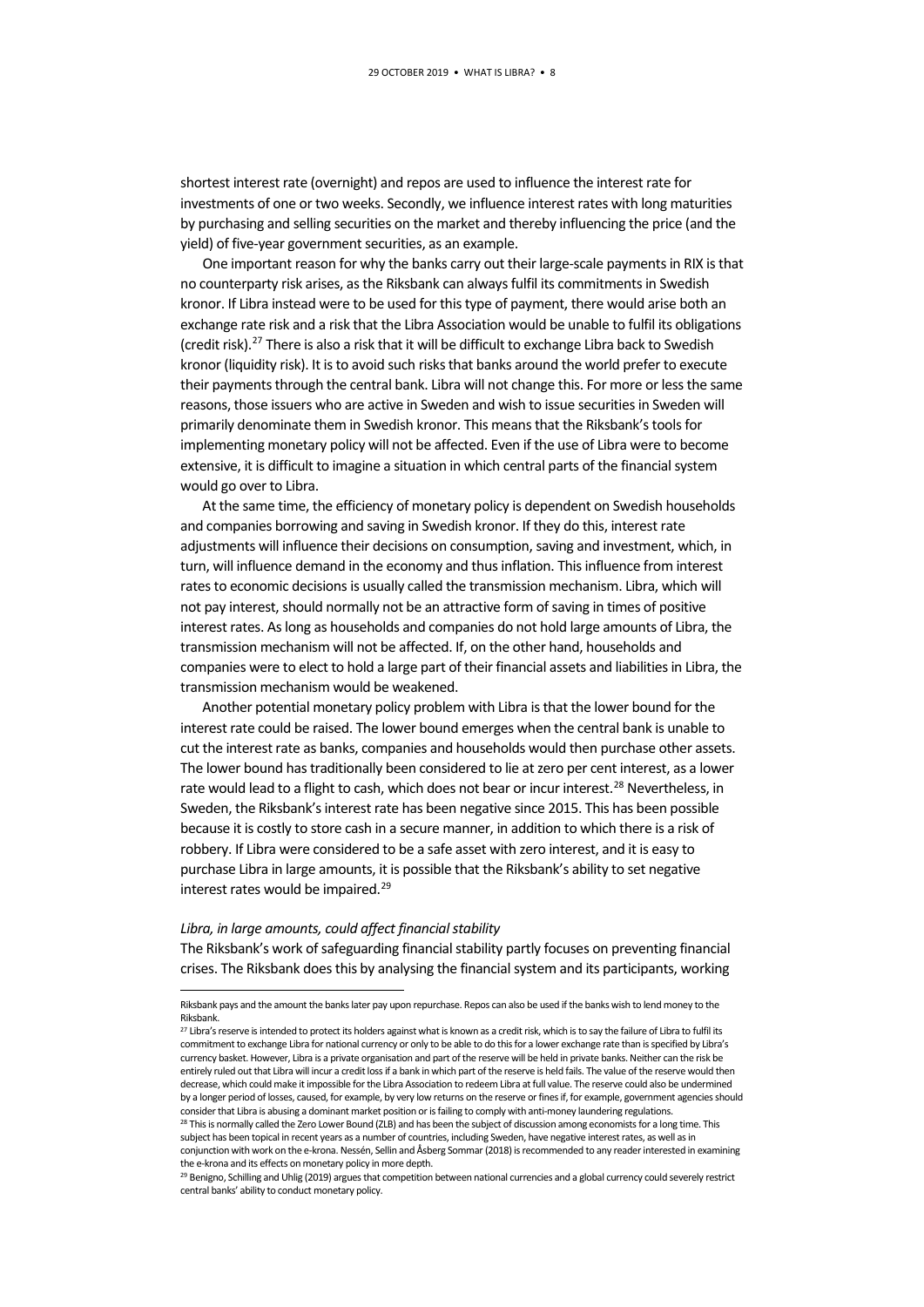for regulation that contributes to efficiency and stability, and by overseeing the financial infrastructure systems.

In a scenario where Libra is used to a limited extent, and primarily as a means of payment, we do notsee, at present, any direct threat to financial stability in Sweden. Some households and companies may wish to buy smaller amounts of Libra but that outflow should be small in relation to the banks' balance sheets and the daily flow of payments. As we do not believe that either the banks or their customers will have any greater holdings of Libra, at least not in the medium term, no appreciable credit risk caused by Libra that could spill over into the banks will arise.

If, on the other hand, Libra is used to a wide extent and starts to be used for lending, for example, the effect could be greater. Existing lending institutions could see their profit margins decrease if new, large actors were to compete with them in the granting of credit. In the end, this could lead to increased risk taking (search for yield) affecting the entire financial system. Extensive use of Libra would also mean that users would have to rely on Libra's technical system always functioning. Operational disruptions in the technical system could then have major negative effects and form a threat to financial stability. For example, a cyber attack could result in it becoming impossible to use Libra. If larger companies use both Libra and traditional currencies for incoming and outgoing payments, any liquidity and credit shortages could spread into the financial system as the failure of incoming payments in Libra to materialise would prevent these from being used to fund outgoing payments.

#### *Authorities must cooperate over Libra*

Libra and the financial infrastructure built around it must be regulated in a way that effectively counteracts the risks arising. In a press release, the Swiss Financial Market Supervisory Authority (FINMA), which corresponds to Sweden's Finansinspektionen, has stressed that Libra should be regulated according to the principle 'same risks, same rules'.<sup>30</sup> This means that Libra's financial infrastructure must comply with the international minimum requirements agreed on by central banks and supervisory authorities around the world as specific to the financial infrastructure system.<sup>[31](#page-8-1)</sup> The risks linked to Libra's function and structure must be managed in the same way as risks in other financial infrastructures.

On October 18th 2019, the G7, a group of seven major economies, published a report in which they have analysed the possible consequences of what they call global stablecoins, which includes Libra.<sup>32</sup> <sup>[33](#page-8-3)</sup> Their report forms the starting point for a global discussion to achieve consensus on how phenomena such as Libra should be managed in terms of regulations. They establish that authorities must cooperate globally and that the basis of this cooperation must be established regulations against money laundering and the financing of terrorism, as well as technical and legal requirements for important financial infrastructures.[34](#page-8-4) It is clear that a global stablecoin should not be able to exploit regulatory arbitrage, which is to say it must not be allowed to cherry pick and enjoy lower regulatory demands by systematically playing different countries' legal frameworks off against each

<span id="page-8-1"></span><span id="page-8-0"></span>31 The principles that financial infrastructure must comply with are the Principles for Financial Market Infrastructures issued by the Committee on Payment and Market Infrastructures (CPMI) and the International Organization of Securities Commissions (IOSCO) (2012). Within the EU, these principles have formed the basis for legislation. See, for example, European Market Infrastructure Regulation (EMIR) on OTC derivatives, central counterparties and transaction repositories, EU 648/2012, and the Act (2013:287) with supplementary provisions to the EU Regulation on OTC derivatives, central counterparties and trade repositories

 <sup>30</sup> FINMA (2019).

<span id="page-8-2"></span><sup>32</sup> G7 Working Group on Stablecoins (2019). This report was submitted in October 2019 to other standard-setting international collaboration forums for further discussion and analysis.

<span id="page-8-3"></span><sup>33</sup> The G7 Working Group on Stablecoins (2019) defines global stablecoins as stablecoins, usually issued by companies with large user bases, which can quickly become global and reach systemic scale.

<span id="page-8-4"></span><sup>34</sup> The G7 particularly points out Principles for Financial Market Infrastructures (CPMI-IOSCO (2012) and FATF Recommendations for AML/CFT and countering the financing of proliferation of weapons of mass destruction.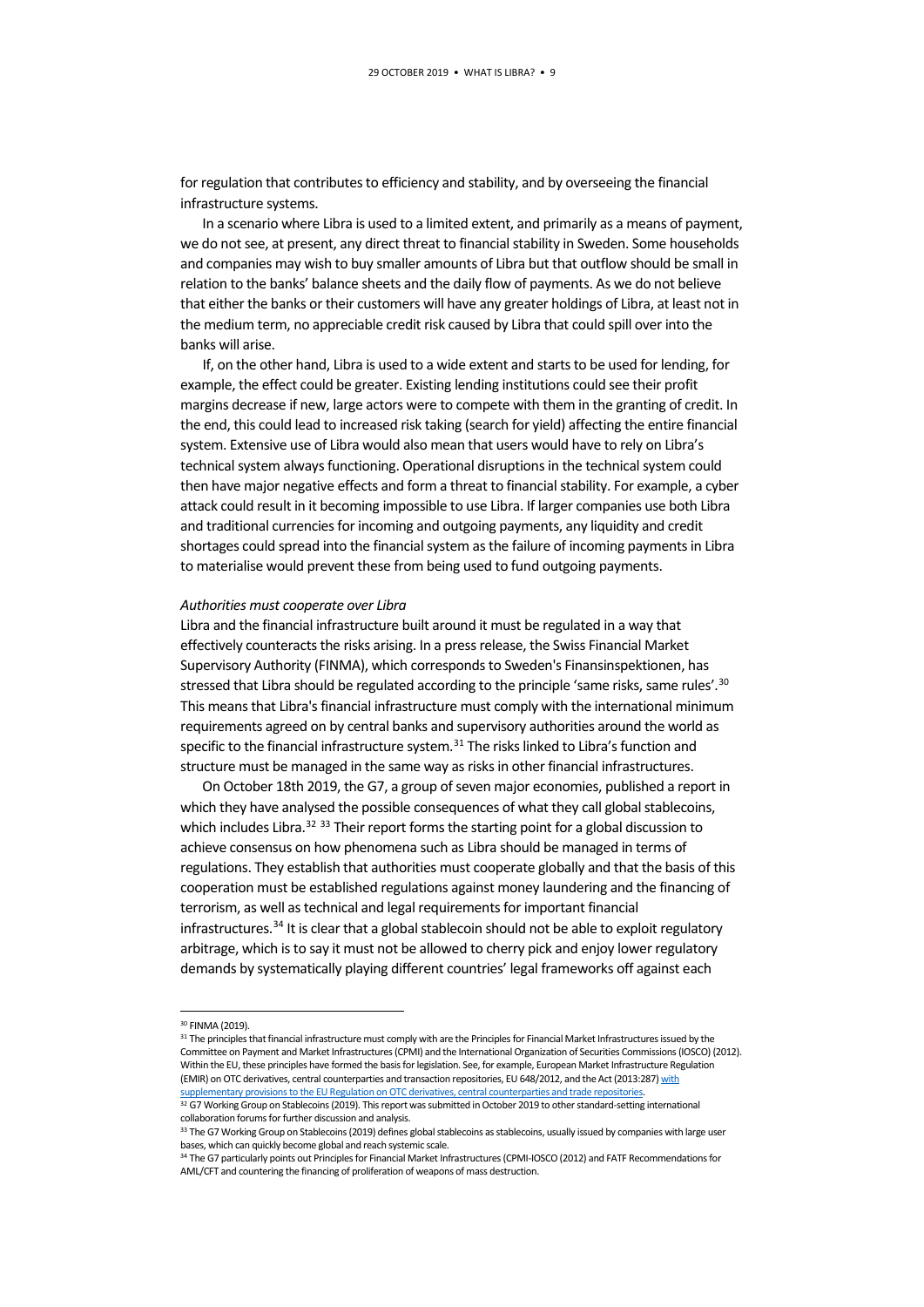other. Libra, should it be realised, will have to comply with the same requirements as banks and major payment systems, for example.

The above makes it clear that international cooperation is needed for the oversight of Libra. Standards for such global cooperation already exist.<sup>[35](#page-9-0)</sup> Current practice is to set up an oversight college under the leadership of the authority under whose jurisdiction the infrastructure falls.[36](#page-9-1) [37](#page-9-2)

In practice, however, it can be a challenge to create effective cooperation between a large number of public authorities in many countries that all have a legitimate interest in overseeing Libra. One special challenge is that Libra's technical systems will probably be located in many different legal domiciles, as will resellers of Libra and the companies building financial services with Libra as foundation. Cooperation on oversight would have to be based on clear principles regarding which countries or public authorities would participate. For example, it could be formulated so that countries whose currencies are included in the Libra reserve would be represented. Alternatively, representation could be determined in relation to the currencies exchanged for Libra and where use of Libra is large enough, according to a few agreed criteria.

Libra's distribution over many legal domiciles is not just a headache for public authorities but also for Libra itself, as Libra will have to comply with legislation and regulation in a large number of countries at one and the same time. For example, it could be a delicate undertaking to comply with the strong know-your-customer requirements and checks for money laundering and terrorist financing existing around the world.

### Who is to control the payment system?

In this Economic Commentary, we have taken a Swedish perspective as starting point. Overall, Sweden has a well-functioning payment market and well-functioning institutions, but there are countries in which the situation is different. For example, if a country has very high inflation, what is known as dollarisation can take place, where the national currency is abandoned in favour of another one that works better. If Libra is easily available in such a case and is seen as a safe alternative compared with the local currency, it may supplant the national currency.

The same thing may happen if a country has an ineffective payment system that is not capable of supplying the payment services the population needs. A related example is the payment service M-Pesa in Kenya. Only part of the population had bank accounts and access to the banks' payment services. There was thus a pent-up need to be able to make payments simply, including a need to be able to send money from the major cities to relatives in the countryside. The largest mobile telephone operator then launched a payment service based on text messaging that rapidly became very popular and took the greatest share of the payment market. It is entirely possible that the same thing could happen with a Libra-based payment service in another country.

The initiative surrounding Libra encountered a number of setbacks in September and October, when a number of important interested parties left the cooperation, at least for the time being. One reason for this was the relatively harsh response from public authorities in a number of leading countries and on a global level. Libra's future is therefore uncertain. Nonetheless, Libra has highlighted an inadequacy in the existing infrastructure for crossborder payments. This also means that Libra must be seen from a broader perspective – as long as the central banks do not jointly create an infrastructure for global payments, other

 <sup>35</sup> See CPMI-IOSCO (2012), pp. 133-137.

<span id="page-9-1"></span><span id="page-9-0"></span><sup>36</sup> CPMI (2005) includes an instructive review of the reasons central banks oversee financial infrastructures.

<span id="page-9-2"></span><sup>37</sup> Two practical examples of cooperation in which many authorities are included are provided by the oversight cooperation for CLS and SWIFT, respectively.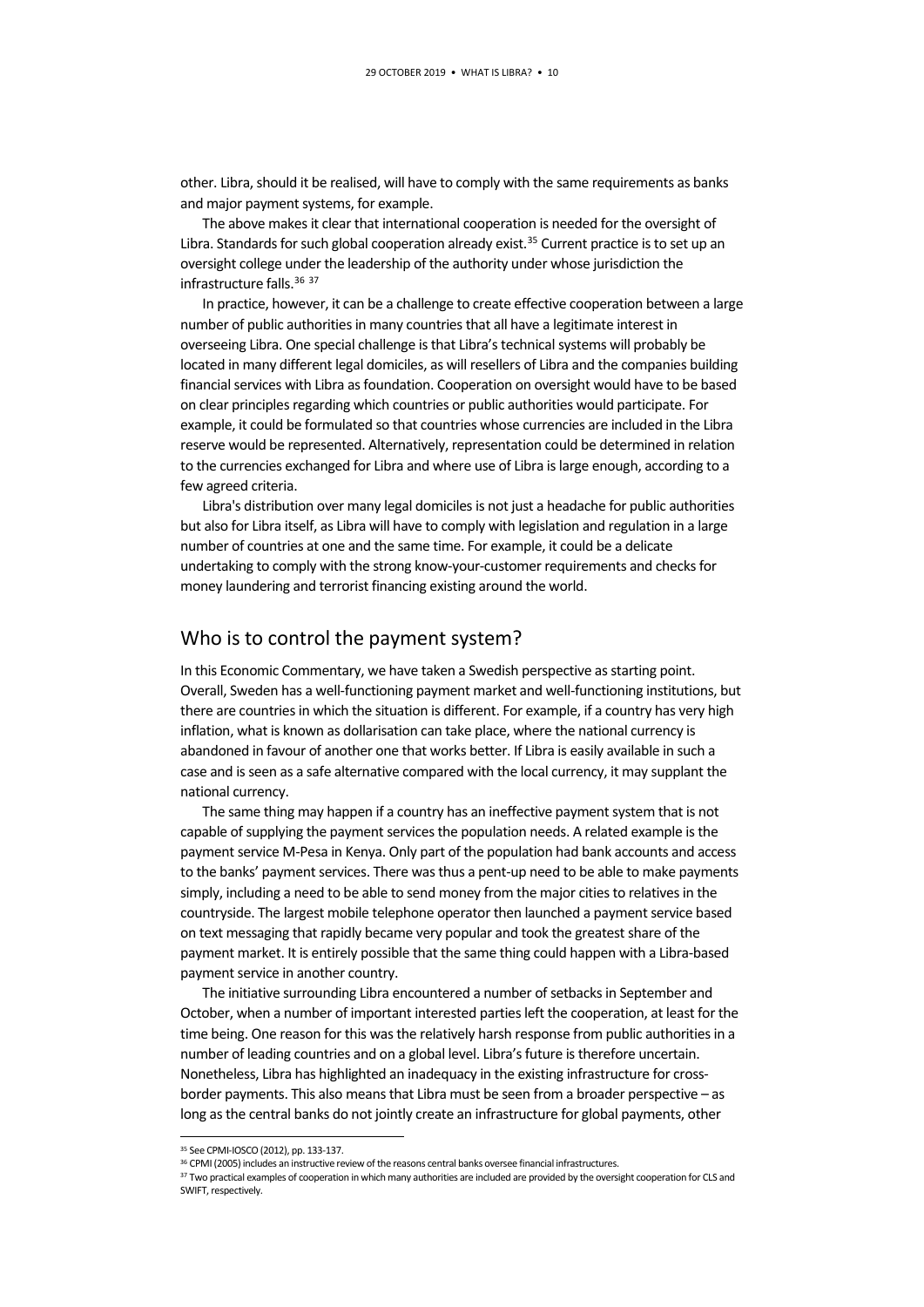actors, probably major technology companies, will attempt to do so. The payment system is collectively utilised by individuals, companies and public authorities. The debate over Libra is ultimately a matter of who is to control the global and systemically important payment systems that we all depend upon. Consequently, we deem it necessary that the Riksbank, together with other central banks and public authorities, continue to monitor work on Libra and analyse the consequences that could arise for the financial system should Libra become an important actor.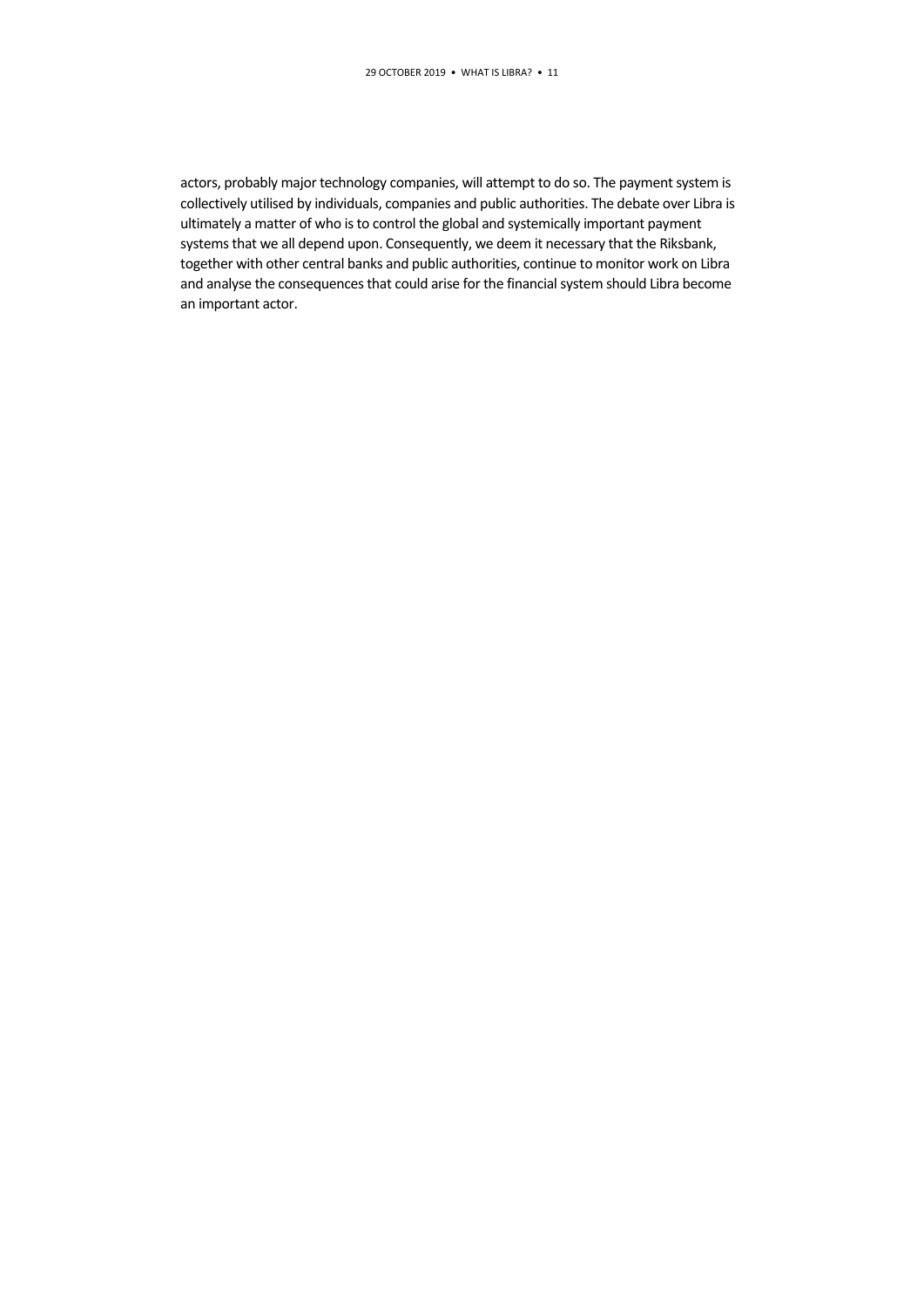# References

- Benigno, Pierpaolo, Linda Schilling och Harald Uhlig (2019), "Cryptocurrencies, Currency Competition and The Impossible Trinity." CEPR Discussion Paper No. 13943.
- Brunnenmeier, Markus, Harold James and Jean-Pierre Landau (2019), "The digitalization of money", NBER Working Paper Series, no. 26300, National Bureau of Economic Research. (https:/[/www.nber.org/papers/w26300.](http://www.nber.org/papers/w26300)pdf)
- Camera, Gabriele (2017), "A perspective on electronic alternatives to traditional currencies", *Sveriges Riksbank Economic Review*, 2017:1, pages 126-148, Sveriges Riksbank.
- Catalini, Christian Oliver Gratry, J. Mark Hou, Sunita Parasuraman and Nils Wernerfelt (2019), "The Libra Reserve", Libra White Paper.
- CPMI (2005), *Central bank oversight of payment and settlement systems*, Bank for International Settlements.
- CPMI-IOSCO (2012), *Principles for financial market infrastructures*. Bank for International Settlements (BIS).
- Deutsche Bank (2019), "All you need to know about Facebook's Libra", 6 September 2019. [\(https://www.db.com/newsroom\\_news/2019/all-you-need-to-know-about-facebook-s](https://www.db.com/newsroom_news/2019/all-you-need-to-know-about-facebook-s-libra-en-11573.htm)[libra-en-11573.htm\)](https://www.db.com/newsroom_news/2019/all-you-need-to-know-about-facebook-s-libra-en-11573.htm).
- Financial Times (2019a), "Mastercard, Visa, eBay and Stripe quit Facebook's Libra", 11 October 2019.
- Financial Times (2019b), "Priceline owner becomes latest to drop Facebook's Libra", 14 October 2019.
- FINMA (2019), "FINMA Publishes 'stable coin' guidelines" and "Supplement to the guidelines", Press Release. 11 September 2019.
- G7 Working Group on Stablecoins (2019), "Investigating the impact of global stablecoins", Bank for International Settlements.
- Libra Association (2019), "Libra Association Charter Press Release", 15 October 2019.
- Nessén, M., P. Sellin and P. Åsberg Sommar (2018), "The implications of an e-krona for the Riksbank's framework for implementing monetary policy", *Sveriges Riksbank Economic Review*, 2018:3, pages 28-41, Sveriges Riksbank.
- Reuters (2019), "Facebook open to currency-pegged stablecoins for Libra project", 20 October, 2019.
- Segendorf, Björn (2014), "What is Bitcoin?", *Sveriges Riksbank Economic Review*, 2014:2, pages 71-87, Sveriges Riksbank.
- Söderberg, Gabriel (2018), "Are Bitcoin and other crypto-assets money?", *Economic Commentaries*, No. 5, 2018, Sveriges Riksbank.
- Zuckerberg, Mark (2019), "Testimony of Mark Zuckerberg", Hearing before the United States House of Representatives Committee on Financial Services, 23 October, 2019.